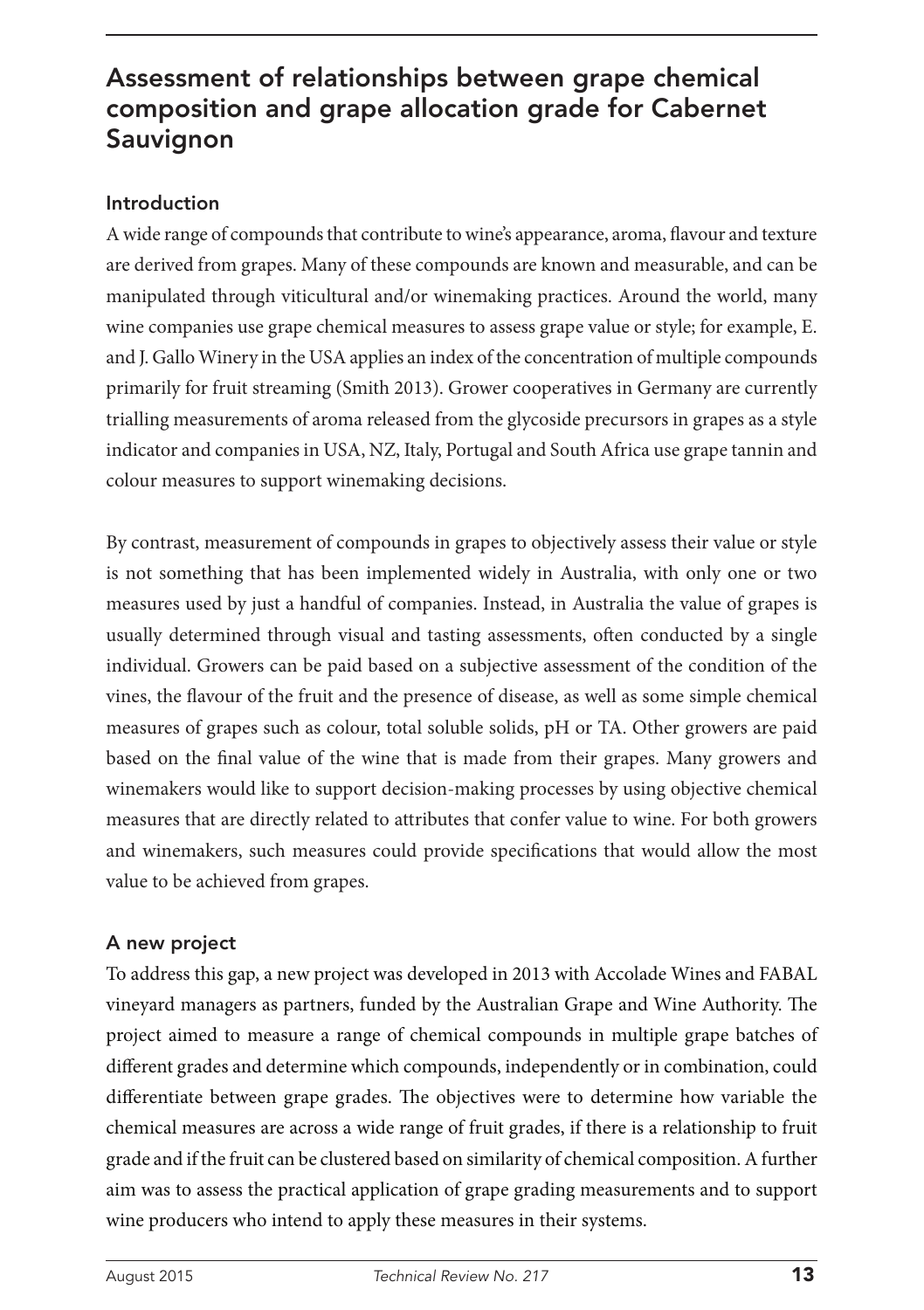This article focuses on work investigating whether current fruit grading allocations can be predicted using chemical measurements, looking at data from Cabernet Sauvignon grape lots from the 2013 and 2014 vintages.

## Grape sampling and analysis

Grapes from a range of quality grades were sourced by representative sampling of vineyards from multiple regions, and a wide range of chemical analyses were performed to determine the concentration of compounds known to affect wine style and key sensory properties. These included basic berry chemical composition such as average berry weight, pH, TA, TSS, moisture, malic acid, α-amino nitrogen, ammonia and YAN. Possible negative markers of style included laccase activity and chloride. In addition, data acquired using spectral measures included total phenolics (A280), red colour (A520), A420 and MCP tannin. Full spectral fingerprints in the UV-Vis, mid infrared (MIR) and near infrared (NIR) regions were also acquired. Aroma compounds quantified included the 'grassy, green' C-6 compounds, 'green capsicum' methoxypyrazines, free β-damascenone ('fruity'), and the broad flavour measure phenol-free glycosyl-glucose. For a summary of the functions of these compounds in grapes and wines, please refer to Smith (2013).

The grading data were supplied by the grower or winery contracted to make wine from those grapes. Accolade Wines grades grapes and wines on a scale from 1 (highest value) to 9. Forty-six samples of Cabernet Sauvignon grapes were studied in 2013 across grades 2–7 and 51 samples across grades 3–9 were studied in 2014. Grapes were sourced from eight geographical areas for both vintages (Swan Valley, Riverland, McLaren Vale, Langhorne Creek, Clare Valley, Padthaway, Coonawarra and Wrattonbully).

# Which chemical compounds were associated with higher value fruit?

In 2013, a statistical discriminant analysis yielded a model capable of correctly predicting the grade of 39 of the 46 fruit samples. Almost half of incorrect predictions were less than two classes away. Using an alternative partial least squares (PLS) regression approach gave a model with moderate ability to predict grade with an overall  $R^2$  = 0.49 (that is, 49% of the variance in the grade is explained by the chemical measures), and the standard error of prediction was 0.79 grade points, which was a very promising result.

The results from this regression model are shown in Figure 1. Only one of the factors used for prediction is shown so that loadings can be examined more easily. Coefficients can be positive or negative depending on whether higher concentrations increase value (better grade) or decrease value (poorer grade) and only significant variables are shown.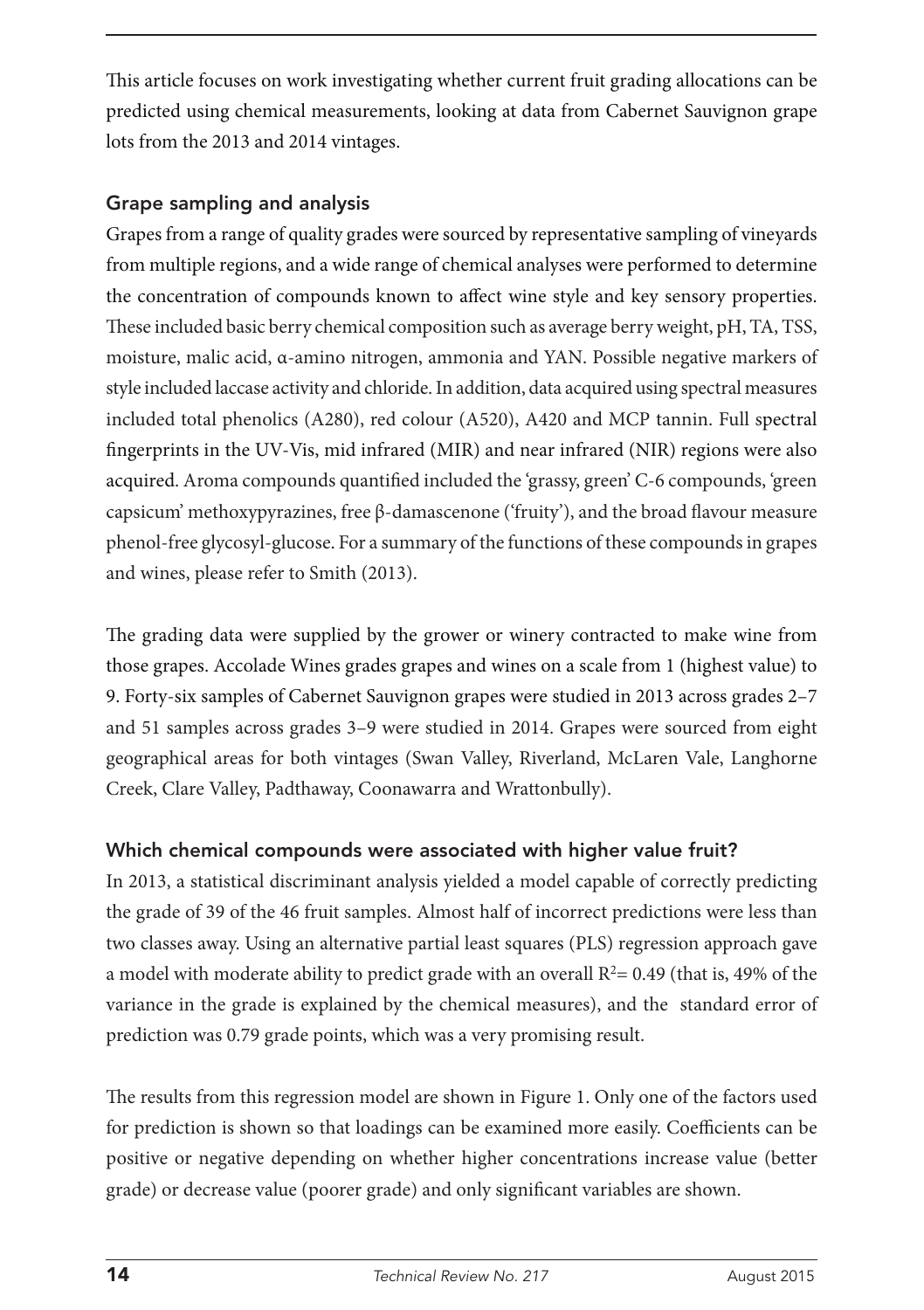In the 2013 dataset, YAN, total phenolics, A420 and A520 and β-damascenone were all positively associated (i.e. there are higher amounts) with better grade. These measures have been indicated as positively associated with grape and wine quality in Australia, and this dataset reinforces those observations. In addition, they are all in use internationally (with varying levels of sophistication) as objective measures of quality. By contrast, TA, cysteine, glutamate and glutathione were all negatively associated with grade (i.e. grade was lower with higher levels of these measures).

In the 2014 season, discriminant analysis yielded a model that was capable of correctly predicting the grade of 46 out of the 51 samples. Three of the five incorrect predictions were only one class away. Using the PLS approach gave a model with a good ability to predict grade, with  $R<sup>2</sup>= 0.65$  and standard error of prediction of 1.41 grade points. An uncertainty test was then used to identify the significant chemical compounds contributing to the prediction of grade, shown in Figure 2.

A larger number of chemical measures was identified in the 2014 dataset. Compounds that were positively associated (i.e. there are higher amounts) with higher value grade included TSS, A280 (total phenolics), A320 (hydroxycinnamic acids), A370 (flavonols, sun exposure markers), A420 and A520 (red colour), a range of amino acids (some of which may be precursors to aroma compounds), glycosyl glucose (GG, aroma precursors), tannin (MCPT) and chloride. Compounds that were negatively associated with grade included nitrogen measures (YAN, AAN), 2-aminobutyric acid, asparagine, glutamic acid and the two C6 'green', 'grassy' compounds Z-3-hexenol and E-2-hexenol. Tannin, GG, TSS, A280 (total phenolics) and A520 (red) have all been previously demonstrated to be generally positively



Figure 1. PLS regression model predicting grade, with loadings for significant chemical measures for 2013 Cabernet Sauvignon grape samples.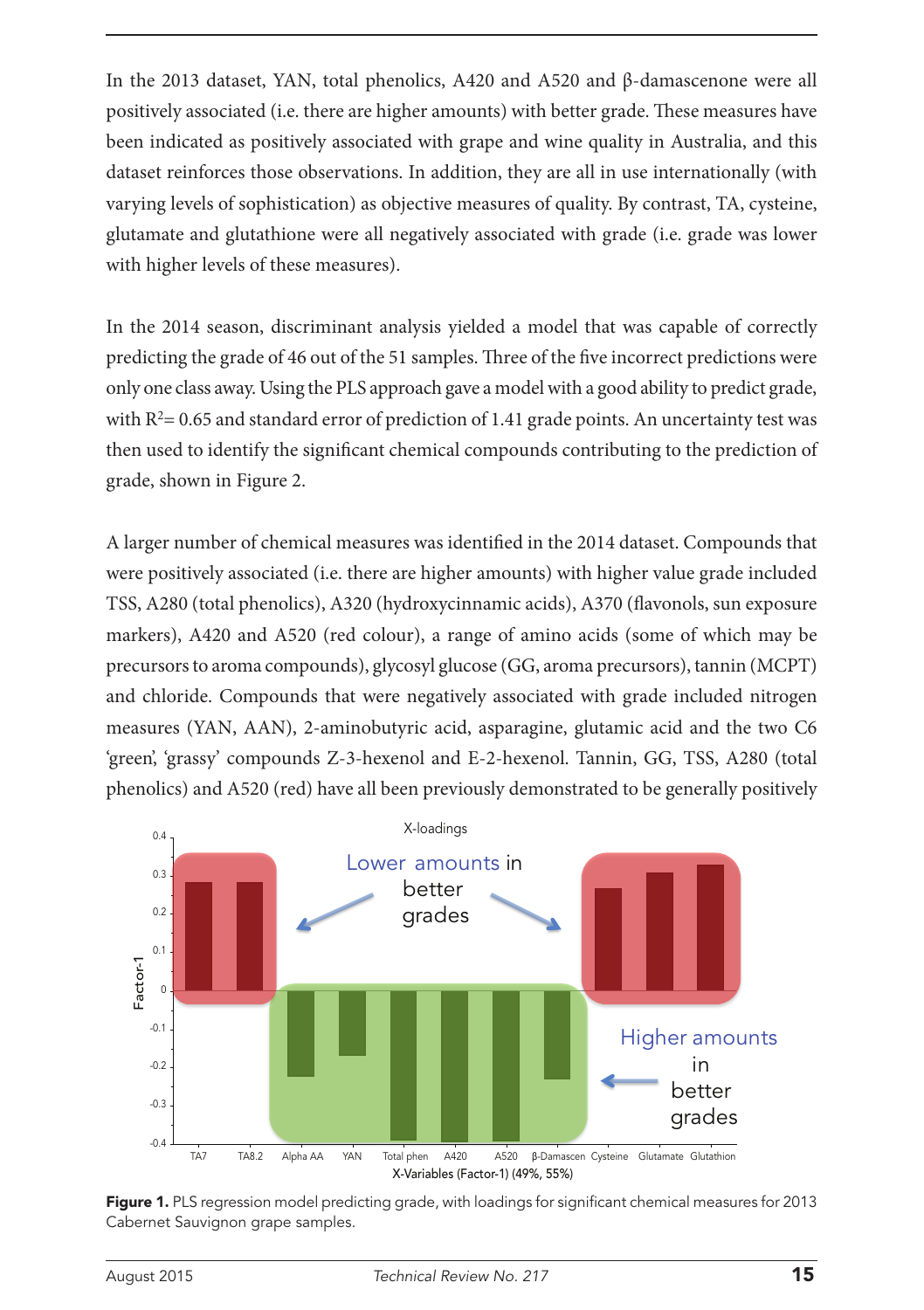associated with grape and wine quality in Australia, and this dataset once again reinforces this observation.

The switch of YAN and AAN from positive to negative from 2013 to 2014 was unexpected, but the explanation may be related to a change in the amount of YAN in Riverland fruit relative to all other regional samples – from low in 2013 to high in 2014. Across both seasons studied, total phenolics (A280) and colour (A520) were consistently positively associated with grade. It is unclear why TA and damascenone turned up strongly in 2013 but did not show any relationship with grade in 2014.

The project has also studied Chardonnay and Shiraz in a similar approach, and wines have also been made from the grape samples under standardised conditions to allow the assessment of wine sensory properties and relate these to the grape compositional measures.

### Conclusion

Developing an understanding of the relationships of available objective measures to well established subjective grading systems has the potential to significantly reduce production costs and increase value, by ensuring that fruit is used in the most efficient production stream and that maximum value is returned from the end-product. It also may lead to significant savings in the costs of assessing vineyards through more effective application of resources and clearer understandings of geographical, viticultural and climatic drivers. The maintenance of strong relationships along the value chain, and especially between grapegrowers and winemakers, is central to a sustainable Australian wine sector. Objective measures of quality



Figure 2. PLS model predicting grade with loadings for significant chemical measures for 2014 Cabernet Sauvignon grape samples.